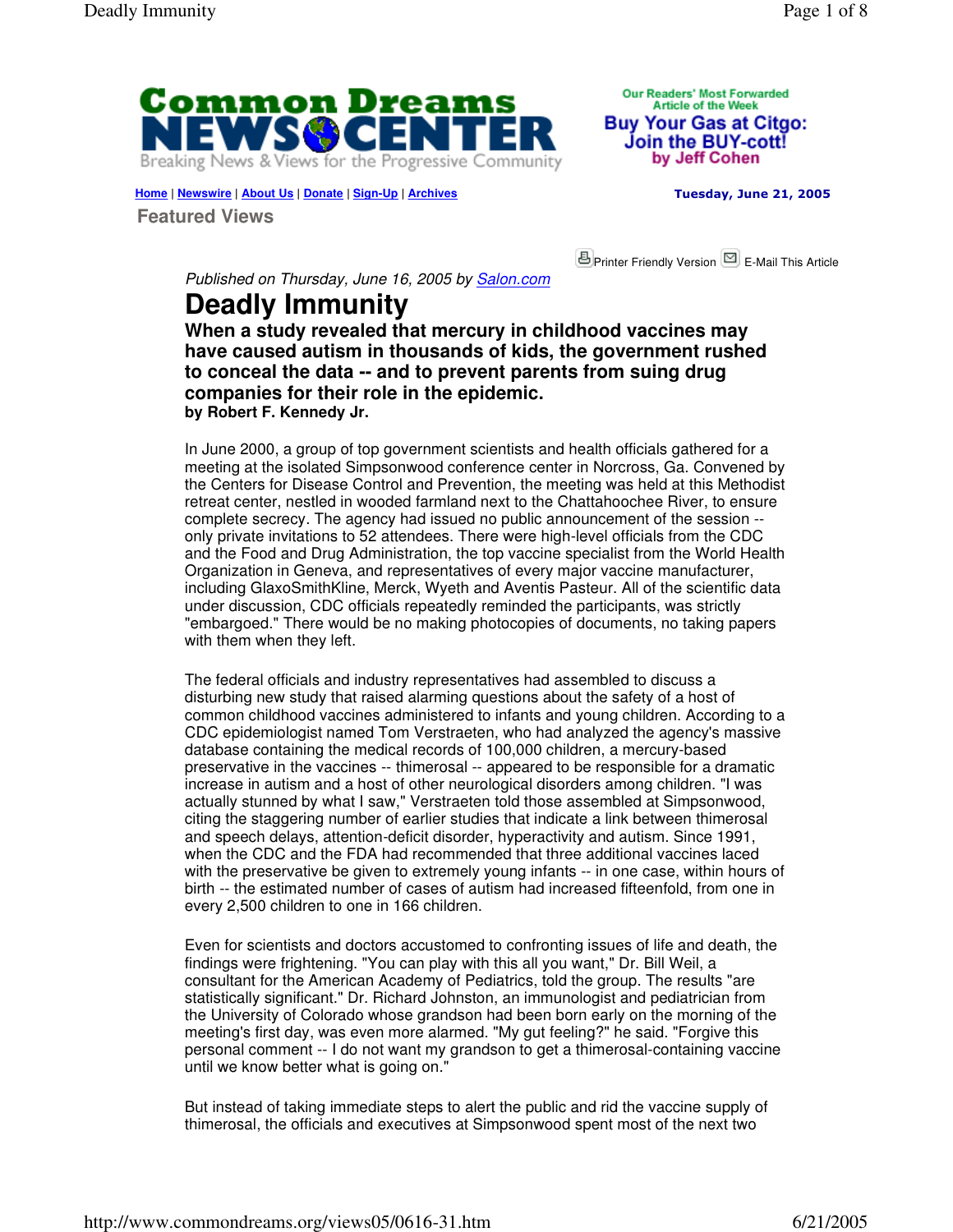days discussing how to cover up the damaging data. According to transcripts obtained under the Freedom of Information Act, many at the meeting were concerned about how the damaging revelations about thimerosal would affect the vaccine industry's bottom line.

"We are in a bad position from the standpoint of defending any lawsuits," said Dr. Robert Brent, a pediatrician at the Alfred I. duPont Hospital for Children in Delaware. "This will be a resource to our very busy plaintiff attorneys in this country." Dr. Bob Chen, head of vaccine safety for the CDC, expressed relief that "given the sensitivity of the information, we have been able to keep it out of the hands of, let's say, less responsible hands." Dr. John Clements, vaccines advisor at the World Health Organization, declared flatly that the study "should not have been done at all" and warned that the results "will be taken by others and will be used in ways beyond the control of this group. The research results have to be handled."

In fact, the government has proved to be far more adept at handling the damage than at protecting children's health. The CDC paid the Institute of Medicine to conduct a new study to whitewash the risks of thimerosal, ordering researchers to "rule out" the chemical's link to autism. It withheld Verstraeten's findings, even though they had been slated for immediate publication, and told other scientists that his original data had been "lost" and could not be replicated. And to thwart the Freedom of Information Act, it handed its giant database of vaccine records over to a private company, declaring it off-limits to researchers. By the time Verstraeten finally published his study in 2003, he had gone to work for GlaxoSmithKline and reworked his data to bury the link between thimerosal and autism.

Vaccine manufacturers had already begun to phase thimerosal out of injections given to American infants -- but they continued to sell off their mercury-based supplies of vaccines until last year. The CDC and FDA gave them a hand, buying up the tainted vaccines for export to developing countries and allowing drug companies to continue using the preservative in some American vaccines -- including several pediatric flu shots as well as tetanus boosters routinely given to 11-year-olds.

The drug companies are also getting help from powerful lawmakers in Washington. Senate Majority Leader Bill Frist, who has received \$873,000 in contributions from the pharmaceutical industry, has been working to immunize vaccine makers from liability in 4,200 lawsuits that have been filed by the parents of injured children. On five separate occasions, Frist has tried to seal all of the government's vaccine-related documents - including the Simpsonwood transcripts -- and shield Eli Lilly, the developer of thimerosal, from subpoenas. In 2002, the day after Frist quietly slipped a rider known as the "Eli Lilly Protection Act" into a homeland security bill, the company contributed \$10,000 to his campaign and bought 5,000 copies of his book on bioterrorism. Congress repealed the measure in 2003 -- but earlier this year, Frist slipped another provision into an anti-terrorism bill that would deny compensation to children suffering from vaccine-related brain disorders. "The lawsuits are of such magnitude that they could put vaccine producers out of business and limit our capacity to deal with a biological attack by terrorists," says Andy Olsen, a legislative assistant to Frist.

Even many conservatives are shocked by the government's effort to cover up the dangers of thimerosal. Rep. Dan Burton, a Republican from Indiana, oversaw a threeyear investigation of thimerosal after his grandson was diagnosed with autism. "Thimerosal used as a preservative in vaccines is directly related to the autism epidemic," his House Government Reform Committee concluded in its final report. "This epidemic in all probability may have been prevented or curtailed had the FDA not been asleep at the switch regarding a lack of safety data regarding injected thimerosal, a known neurotoxin." The FDA and other public-health agencies failed to act, the committee added, out of "institutional malfeasance for self protection" and "misplaced protectionism of the pharmaceutical industry."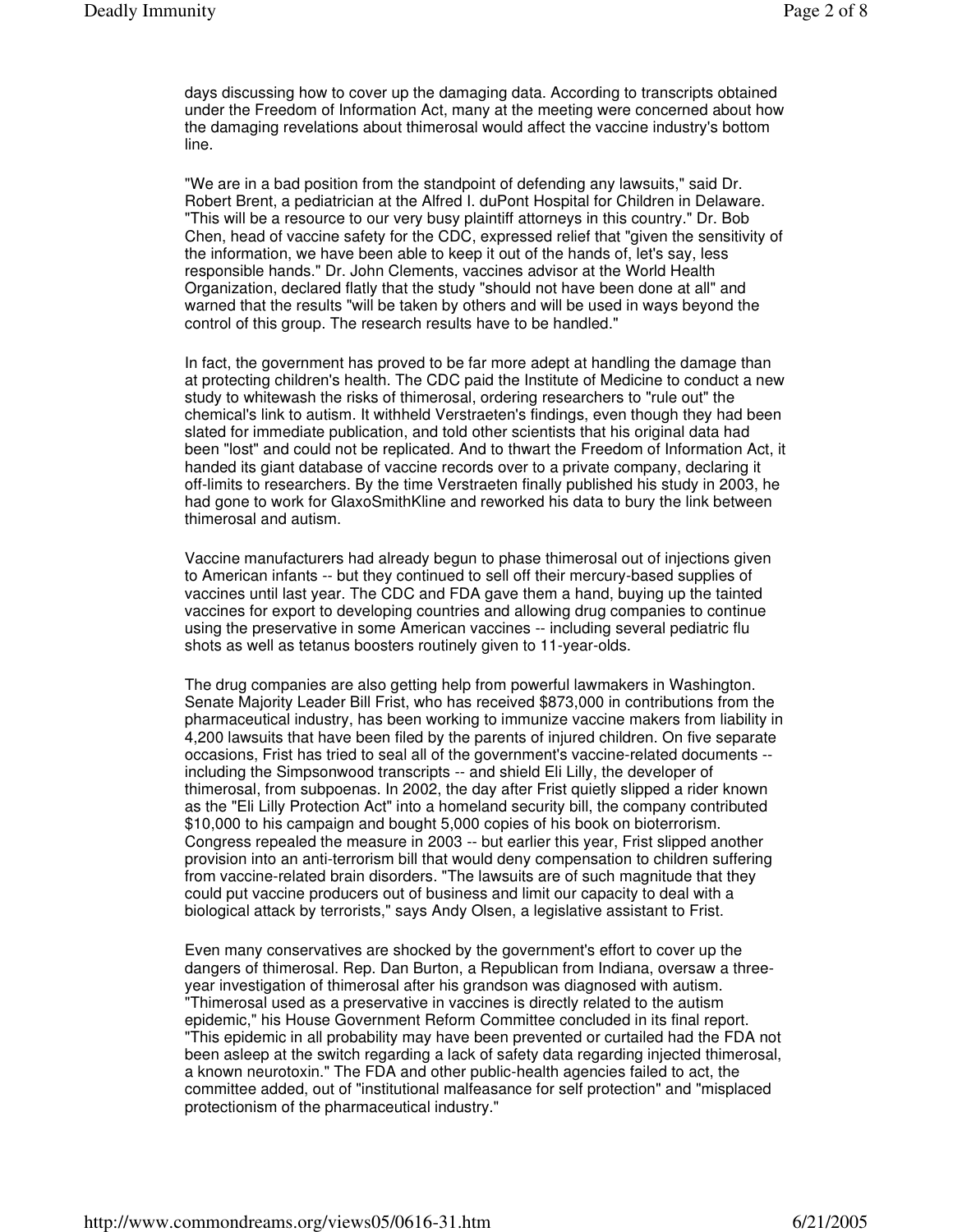The story of how government health agencies colluded with Big Pharma to hide the risks of thimerosal from the public is a chilling case study of institutional arrogance, power and greed. I was drawn into the controversy only reluctantly. As an attorney and environmentalist who has spent years working on issues of mercury toxicity, I frequently met mothers of autistic children who were absolutely convinced that their kids had been injured by vaccines. Privately, I was skeptical. I doubted that autism could be blamed on a single source, and I certainly understood the government's need to reassure parents that vaccinations are safe; the eradication of deadly childhood diseases depends on it. I tended to agree with skeptics like Rep. Henry Waxman, a Democrat from California, who criticized his colleagues on the House Government Reform Committee for leaping to conclusions about autism and vaccinations. "Why should we scare people about immunization," Waxman pointed out at one hearing, "until we know the facts?"

It was only after reading the Simpsonwood transcripts, studying the leading scientific research and talking with many of the nation's preeminent authorities on mercury that I became convinced that the link between thimerosal and the epidemic of childhood neurological disorders is real. Five of my own children are members of the Thimerosal Generation -- those born between 1989 and 2003 -- who received heavy doses of mercury from vaccines. "The elementary grades are overwhelmed with children who have symptoms of neurological or immune-system damage," Patti White, a school nurse, told the House Government Reform Committee in 1999. "Vaccines are supposed to be making us healthier; however, in 25 years of nursing I have never seen so many damaged, sick kids. Something very, very wrong is happening to our children." More than 500,000 kids currently suffer from autism, and pediatricians diagnose more than 40,000 new cases every year. The disease was unknown until 1943, when it was identified and diagnosed among 11 children born in the months after thimerosal was first added to baby vaccines in 1931.

Some skeptics dispute that the rise in autism is caused by thimerosal-tainted vaccinations. They argue that the increase is a result of better diagnosis -- a theory that seems questionable at best, given that most of the new cases of autism are clustered within a single generation of children. "If the epidemic is truly an artifact of poor diagnosis," scoffs Dr. Boyd Haley, one of the world's authorities on mercury toxicity, "then where are all the 20-year-old autistics?" Other researchers point out that Americans are exposed to a greater cumulative "load" of mercury than ever before, from contaminated fish to dental fillings, and suggest that thimerosal in vaccines may be only part of a much larger problem. It's a concern that certainly deserves far more attention than it has received -- but it overlooks the fact that the mercury concentrations in vaccines dwarf other sources of exposure to our children.

What is most striking is the lengths to which many of the leading detectives have gone to ignore -- and cover up -- the evidence against thimerosal. From the very beginning, the scientific case against the mercury additive has been overwhelming. The preservative, which is used to stem fungi and bacterial growth in vaccines, contains ethylmercury, a potent neurotoxin. Truckloads of studies have shown that mercury tends to accumulate in the brains of primates and other animals after they are injected with vaccines -- and that the developing brains of infants are particularly susceptible. In 1977, a Russian study found that adults exposed to much lower concentrations of ethylmercury than those given to American children still suffered brain damage years later. Russia banned thimerosal from children's vaccines 20 years ago, and Denmark, Austria, Japan, Great Britain and all the Scandinavian countries have since followed suit.

"You couldn't even construct a study that shows thimerosal is safe," says Haley, who heads the chemistry department at the University of Kentucky. "It's just too darn toxic. If you inject thimerosal into an animal, its brain will sicken. If you apply it to living tissue, the cells die. If you put it in a petri dish, the culture dies. Knowing these things, it would be shocking if one could inject it into an infant without causing damage."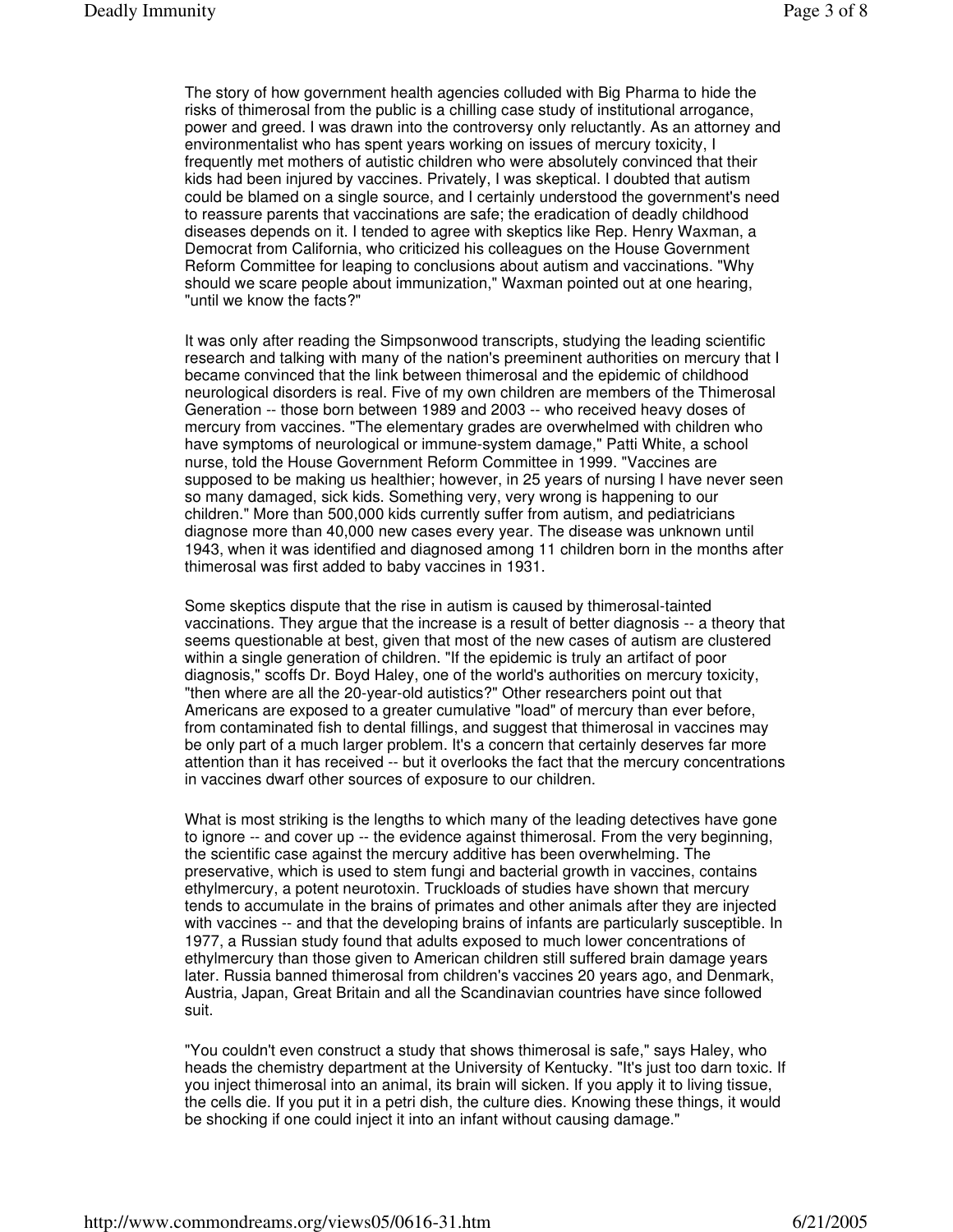Internal documents reveal that Eli Lilly, which first developed thimerosal, knew from the start that its product could cause damage -- and even death -- in both animals and humans. In 1930, the company tested thimerosal by administering it to 22 patients with terminal meningitis, all of whom died within weeks of being injected -- a fact Lilly didn't bother to report in its study declaring thimerosal safe. In 1935, researchers at another vaccine manufacturer, Pittman-Moore, warned Lilly that its claims about thimerosal's safety "did not check with ours." Half the dogs Pittman injected with thimerosal-based vaccines became sick, leading researchers there to declare the preservative "unsatisfactory as a serum intended for use on dogs."

In the decades that followed, the evidence against thimerosal continued to mount. During the Second World War, when the Department of Defense used the preservative in vaccines on soldiers, it required Lilly to label it "poison." In 1967, a study in Applied Microbiology found that thimerosal killed mice when added to injected vaccines. Four years later, Lilly's own studies discerned that thimerosal was "toxic to tissue cells" in concentrations as low as one part per million -- 100 times weaker than the concentration in a typical vaccine. Even so, the company continued to promote thimerosal as "nontoxic" and also incorporated it into topical disinfectants. In 1977, 10 babies at a Toronto hospital died when an antiseptic preserved with thimerosal was dabbed onto their umbilical cords.

In 1982, the FDA proposed a ban on over-the-counter products that contained thimerosal, and in 1991 the agency considered banning it from animal vaccines. But tragically, that same year, the CDC recommended that infants be injected with a series of mercury-laced vaccines. Newborns would be vaccinated for hepatitis B within 24 hours of birth, and 2-month-old infants would be immunized for haemophilus influenzae B and diphtheria-tetanus-pertussis.

The drug industry knew the additional vaccines posed a danger. The same year that the CDC approved the new vaccines, Dr. Maurice Hilleman, one of the fathers of Merck's vaccine programs, warned the company that 6-month-olds who were administered the shots would suffer dangerous exposure to mercury. He recommended that thimerosal be discontinued, "especially when used on infants and children," noting that the industry knew of nontoxic alternatives. "The best way to go," he added, "is to switch to dispensing the actual vaccines without adding preservatives."

For Merck and other drug companies, however, the obstacle was money. Thimerosal enables the pharmaceutical industry to package vaccines in vials that contain multiple doses, which require additional protection because they are more easily contaminated by multiple needle entries. The larger vials cost half as much to produce as smaller, single-dose vials, making it cheaper for international agencies to distribute them to impoverished regions at risk of epidemics. Faced with this "cost consideration," Merck ignored Hilleman's warnings, and government officials continued to push more and more thimerosal-based vaccines for children. Before 1989, American preschoolers received only three vaccinations -- for polio, diphtheria-tetanus-pertussis and measlesmumps-rubella. A decade later, thanks to federal recommendations, children were receiving a total of 22 immunizations by the time they reached first grade.

As the number of vaccines increased, the rate of autism among children exploded. During the 1990s, 40 million children were injected with thimerosal-based vaccines, receiving unprecedented levels of mercury during a period critical for brain development. Despite the well-documented dangers of thimerosal, it appears that no one bothered to add up the cumulative dose of mercury that children would receive from the mandated vaccines. "What took the FDA so long to do the calculations?" Peter Patriarca, director of viral products for the agency, asked in an e-mail to the CDC in 1999. "Why didn't CDC and the advisory bodies do these calculations when they rapidly expanded the childhood immunization schedule?"

But by that time, the damage was done. Infants who received all their vaccines, plus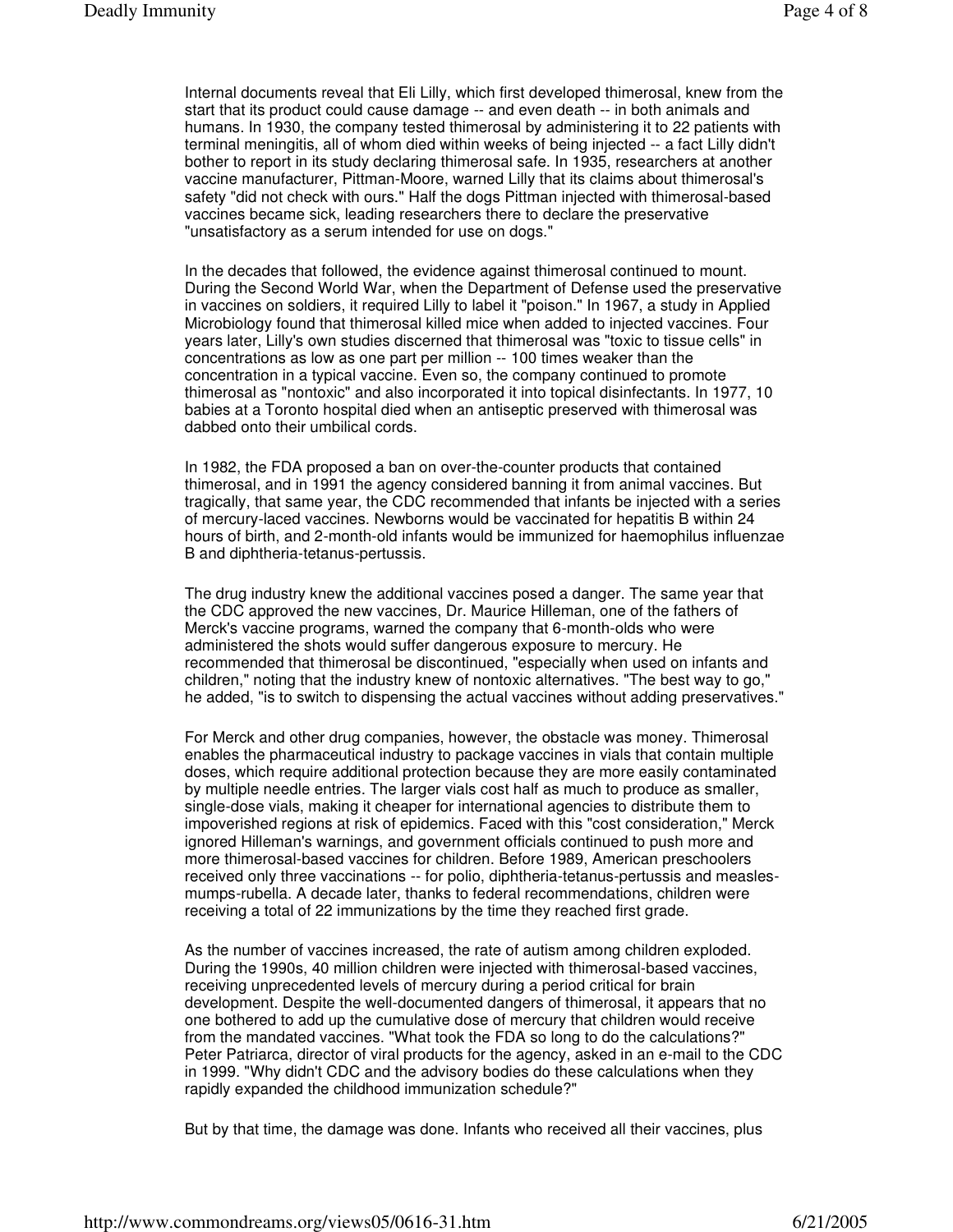boosters, by the age of 6 months were being injected with levels of ethylmercury 187 times greater than the EPA's limit for daily exposure to methylmercury, a related neurotoxin. Although the vaccine industry insists that ethylmercury poses little danger because it breaks down rapidly and is removed by the body, several studies - including one published in April by the National Institutes of Health -- suggest that ethylmercury is actually more toxic to developing brains and stays in the brain longer than methylmercury.

Officials responsible for childhood immunizations insist that the additional vaccines were necessary to protect infants from disease and that thimerosal is still essential in developing nations, which, they often claim, cannot afford the single-dose vials that don't require a preservative. Dr. Paul Offit, one of CDC's top vaccine advisors, told me, "I think if we really have an influenza pandemic -- and certainly we will in the next 20 years, because we always do -- there's no way on God's earth that we immunize 280 million people with single-dose vials. There has to be multidose vials."

But while public-health officials may have been well-intentioned, many of those on the CDC advisory committee who backed the additional vaccines had close ties to the industry. Dr. Sam Katz, the committee's chair, was a paid consultant for most of the major vaccine makers and shares a patent on a measles vaccine with Merck, which also manufactures the hepatitis B vaccine. Dr. Neal Halsey, another committee member, worked as a researcher for the vaccine companies and received honoraria from Abbott Labs for his research on the hepatitis B vaccine.

Indeed, in the tight circle of scientists who work on vaccines, such conflicts of interest are common. Rep. Burton says that the CDC "routinely allows scientists with blatant conflicts of interest to serve on intellectual advisory committees that make recommendations on new vaccines," even though they have "interests in the products and companies for which they are supposed to be providing unbiased oversight." The House Government Reform Committee discovered that four of the eight CDC advisors who approved guidelines for a rotavirus vaccine laced with thimerosal "had financial ties to the pharmaceutical companies that were developing different versions of the vaccine."

Offit, who shares a patent on the vaccine, acknowledged to me that he "would make money" if his vote to approve it eventually leads to a marketable product. But he dismissed my suggestion that a scientist's direct financial stake in CDC approval might bias his judgment. "It provides no conflict for me," he insists. "I have simply been informed by the process, not corrupted by it. When I sat around that table, my sole intent was trying to make recommendations that best benefited the children in this country. It's offensive to say that physicians and public-health people are in the pocket of industry and thus are making decisions that they know are unsafe for children. It's just not the way it works."

Other vaccine scientists and regulators gave me similar assurances. Like Offit, they view themselves as enlightened guardians of children's health, proud of their "partnerships" with pharmaceutical companies, immune to the seductions of personal profit, besieged by irrational activists whose anti-vaccine campaigns are endangering children's health. They are often resentful of questioning. "Science," says Offit, "is best left to scientists."

Still, some government officials were alarmed by the apparent conflicts of interest. In his e-mail to CDC administrators in 1999, Paul Patriarca of the FDA blasted federal regulators for failing to adequately scrutinize the danger posed by the added baby vaccines. "I'm not sure there will be an easy way out of the potential perception that the FDA, CDC and immunization-policy bodies may have been asleep at the switch re: thimerosal until now," Patriarca wrote. The close ties between regulatory officials and the pharmaceutical industry, he added, "will also raise questions about various advisory bodies regarding aggressive recommendations for use" of thimerosal in child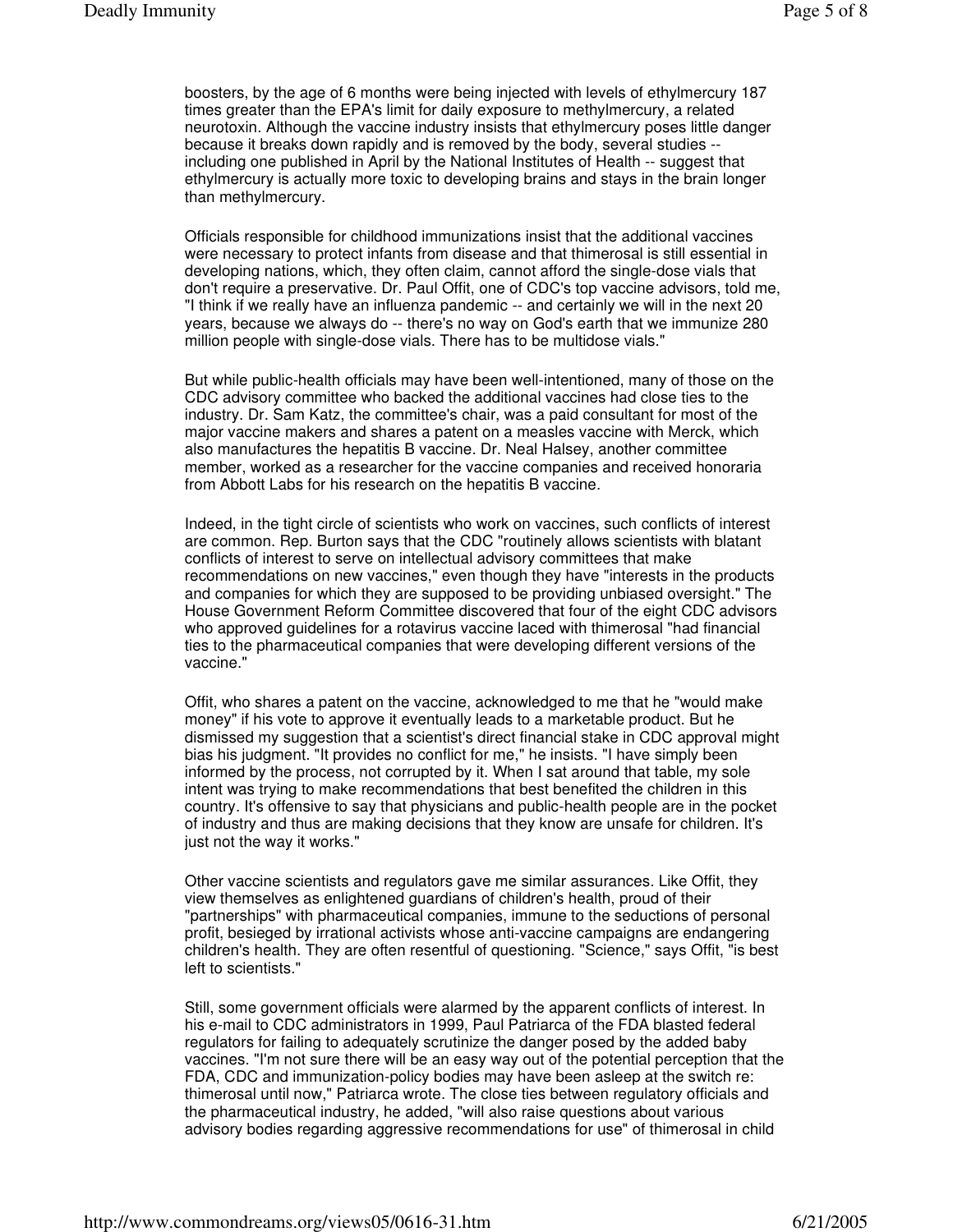## vaccines.

If federal regulators and government scientists failed to grasp the potential risks of thimerosal over the years, no one could claim ignorance after the secret meeting at Simpsonwood. But rather than conduct more studies to test the link to autism and other forms of brain damage, the CDC placed politics over science. The agency turned its database on childhood vaccines -- which had been developed largely at taxpayer expense -- over to a private agency, America's Health Insurance Plans, ensuring that it could not be used for additional research. It also instructed the Institute of Medicine, an advisory organization that is part of the National Academy of Sciences, to produce a study debunking the link between thimerosal and brain disorders. The CDC "wants us to declare, well, that these things are pretty safe," Dr. Marie McCormick, who chaired the IOM's Immunization Safety Review Committee, told her fellow researchers when they first met in January 2001. "We are not ever going to come down that [autism] is a true side effect" of thimerosal exposure. According to transcripts of the meeting, the committee's chief staffer, Kathleen Stratton, predicted that the IOM would conclude that the evidence was "inadequate to accept or reject a causal relation" between thimerosal and autism. That, she added, was the result "Walt wants" -- a reference to Dr. Walter Orenstein, director of the National Immunization Program for the CDC.

For those who had devoted their lives to promoting vaccination, the revelations about thimerosal threatened to undermine everything they had worked for. "We've got a dragon by the tail here," said Dr. Michael Kaback, another committee member. "The more negative that [our] presentation is, the less likely people are to use vaccination, immunization -- and we know what the results of that will be. We are kind of caught in a trap. How we work our way out of the trap, I think is the charge."

Even in public, federal officials made it clear that their primary goal in studying thimerosal was to dispel doubts about vaccines. "Four current studies are taking place to rule out the proposed link between autism and thimerosal," Dr. Gordon Douglas, then-director of strategic planning for vaccine research at the National Institutes of Health, assured a Princeton University gathering in May 2001. "In order to undo the harmful effects of research claiming to link the [measles] vaccine to an elevated risk of autism, we need to conduct and publicize additional studies to assure parents of safety." Douglas formerly served as president of vaccinations for Merck, where he ignored warnings about thimerosal's risks.

In May of last year, the Institute of Medicine issued its final report. Its conclusion: There is no proven link between autism and thimerosal in vaccines. Rather than reviewing the large body of literature describing the toxicity of thimerosal, the report relied on four disastrously flawed epidemiological studies examining European countries, where children received much smaller doses of thimerosal than American kids. It also cited a new version of the Verstraeten study, published in the journal Pediatrics, that had been reworked to reduce the link between thimerosal and autism. The new study included children too young to have been diagnosed with autism and overlooked others who showed signs of the disease. The IOM declared the case closed and -- in a startling position for a scientific body -- recommended that no further research be conducted.

The report may have satisfied the CDC, but it convinced no one. Rep. David Weldon, a Republican physician from Florida who serves on the House Government Reform Committee, attacked the Institute of Medicine, saying it relied on a handful of studies that were "fatally flawed" by "poor design" and failed to represent "all the available scientific and medical research." CDC officials are not interested in an honest search for the truth, Weldon told me, because "an association between vaccines and autism would force them to admit that their policies irreparably damaged thousands of children. Who would want to make that conclusion about themselves?"

Under pressure from Congress, parents and a few of its own panel members, the Institute of Medicine reluctantly convened a second panel to review the findings of the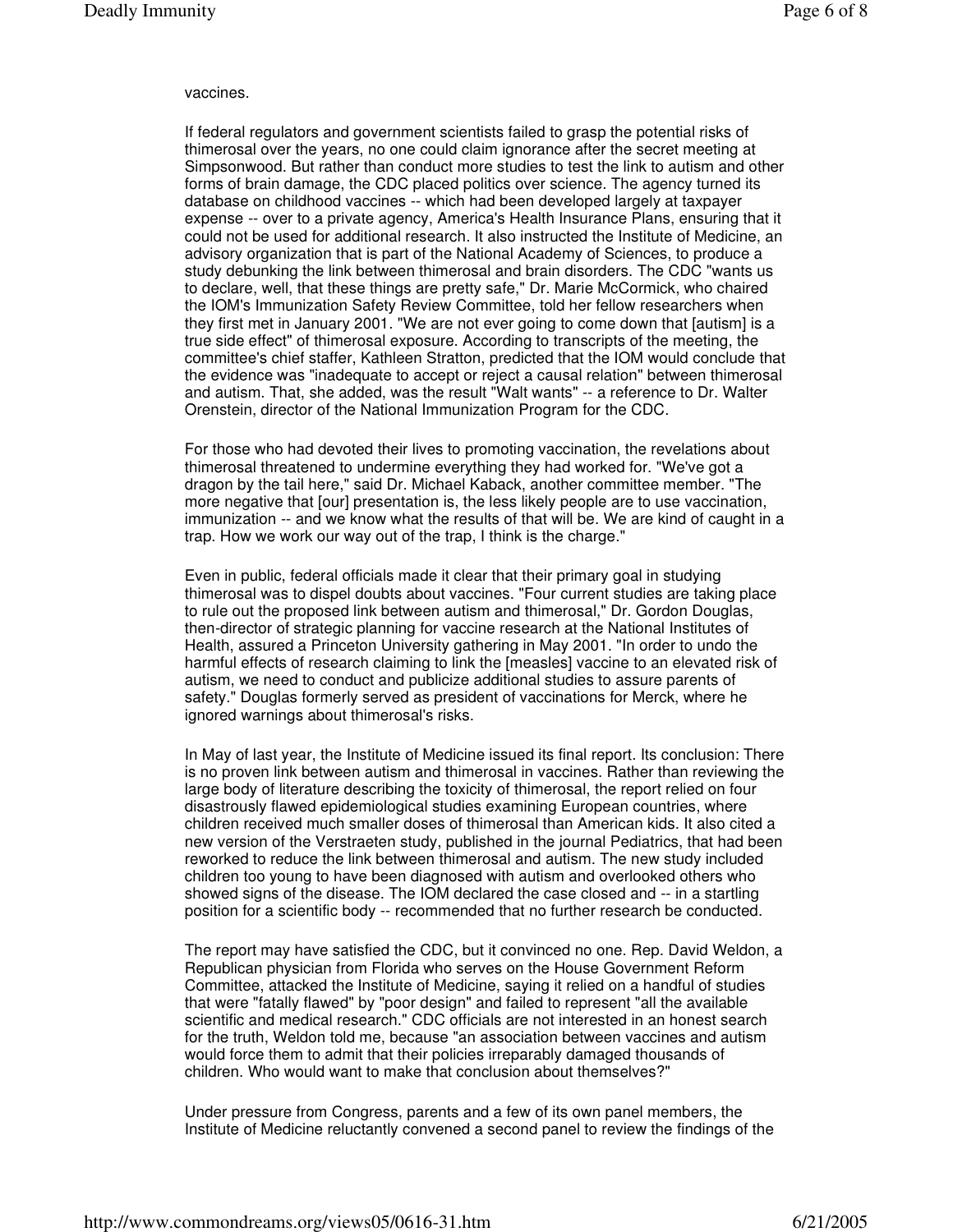first. In February, the new panel, composed of different scientists, criticized the earlier panel for its lack of transparency and urged the CDC to make its vaccine database available to the public.

So far, though, only two scientists have managed to gain access. Dr. Mark Geier, president of the Genetics Center of America, and his son, David, spent a year battling to obtain the medical records from the CDC. Since August 2002, when members of Congress pressured the agency to turn over the data, the Geiers have completed six studies that demonstrate a powerful correlation between thimerosal and neurological damage in children. One study, which compares the cumulative dose of mercury received by children born between 1981 and 1985 with those born between 1990 and 1996, found a "very significant relationship" between autism and vaccines. Another study of educational performance found that kids who received higher doses of thimerosal in vaccines were nearly three times as likely to be diagnosed with autism and more than three times as likely to suffer from speech disorders and mental retardation. Another soon-to-be-published study shows that autism rates are in decline following the recent elimination of thimerosal from most vaccines.

As the federal government worked to prevent scientists from studying vaccines, others have stepped in to study the link to autism. In April, reporter Dan Olmsted of UPI undertook one of the more interesting studies himself. Searching for children who had not been exposed to mercury in vaccines -- the kind of population that scientists typically use as a "control" in experiments -- Olmsted scoured the Amish of Lancaster County, Penn., who refuse to immunize their infants. Given the national rate of autism, Olmsted calculated that there should be 130 autistics among the Amish. He found only four. One had been exposed to high levels of mercury from a power plant. The other three -- including one child adopted from outside the Amish community -- had received their vaccines.

At the state level, many officials have also conducted in-depth reviews of thimerosal. While the Institute of Medicine was busy whitewashing the risks, the Iowa Legislature was carefully combing through all of the available scientific and biological data. "After three years of review, I became convinced there was sufficient credible research to show a link between mercury and the increased incidences in autism," says state Sen. Ken Veenstra, a Republican who oversaw the investigation. "The fact that Iowa's 700 percent increase in autism began in the 1990s, right after more and more vaccines were added to the children's vaccine schedules, is solid evidence alone." Last year, Iowa became the first state to ban mercury in vaccines, followed by California. Similar bans are now under consideration in 32 other states.

But instead of following suit, the FDA continues to allow manufacturers to include thimerosal in scores of over-the-counter medications as well as steroids and injected collagen. Even more alarming, the government continues to ship vaccines preserved with thimerosal to developing countries -- some of which are now experiencing a sudden explosion in autism rates. In China, where the disease was virtually unknown prior to the introduction of thimerosal by U.S. drug manufacturers in 1999, news reports indicate that there are now more than 1.8 million autistics. Although reliable numbers are hard to come by, autistic disorders also appear to be soaring in India, Argentina, Nicaragua and other developing countries that are now using thimerosal-laced vaccines. The World Health Organization continues to insist thimerosal is safe, but it promises to keep the possibility that it is linked to neurological disorders "under review."

I devoted time to study this issue because I believe that this is a moral crisis that must be addressed. If, as the evidence suggests, our public-health authorities knowingly allowed the pharmaceutical industry to poison an entire generation of American children, their actions arguably constitute one of the biggest scandals in the annals of American medicine. "The CDC is guilty of incompetence and gross negligence," says Mark Blaxill, vice president of Safe Minds, a nonprofit organization concerned about